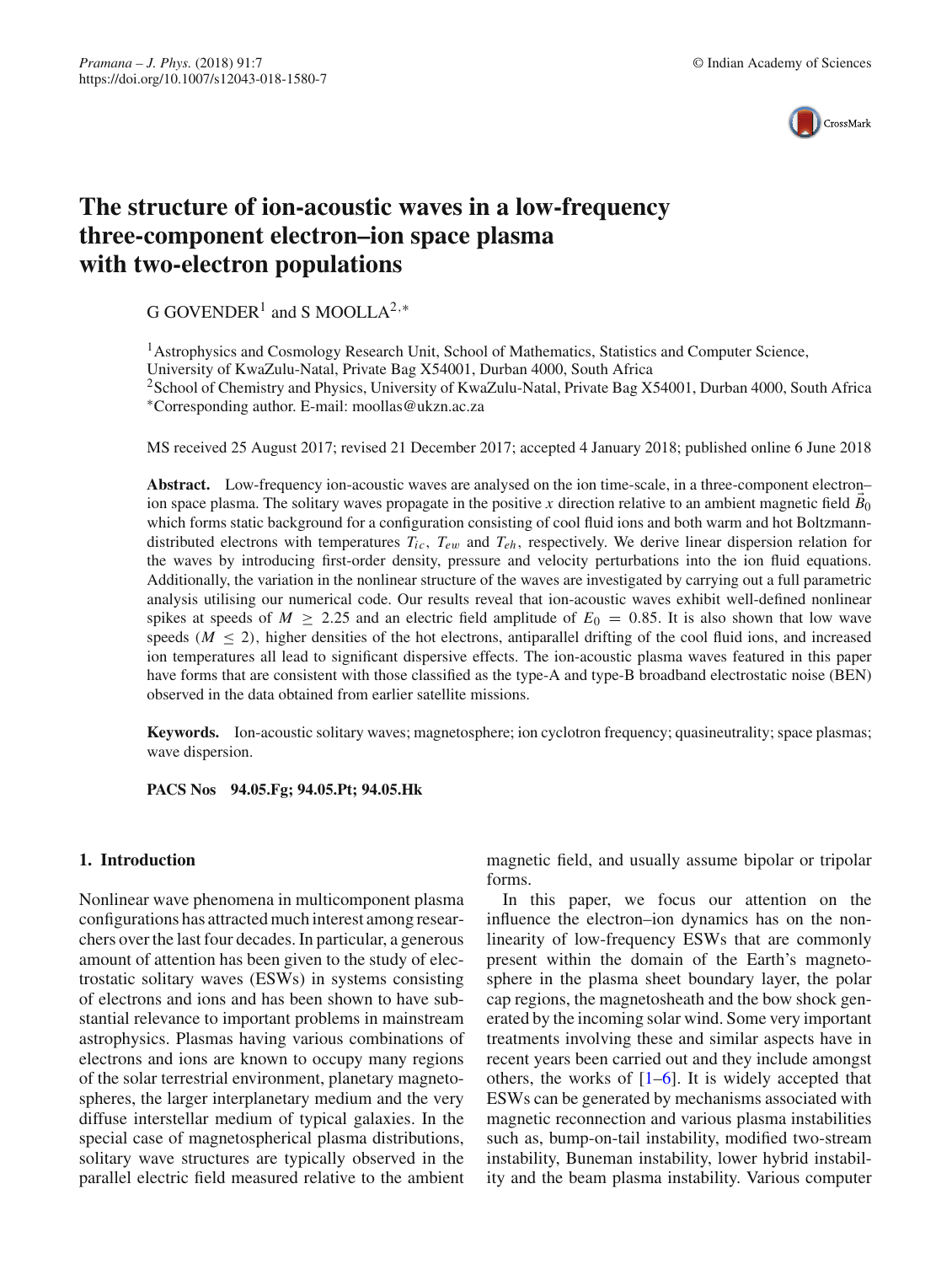simulations have been utilised to study the general features as well as the generation mechanisms of ESWs in two- and three-component magnetoplasmas. Lu *et al* [\[7\]](#page-10-2) employed one-dimensional electrostatic particle simulations to study monochromatic electron-acoustic waves in a three-component electron plasma. Their results indicated positive potential signatures and stability for the waves. Kakad *et al* [\[8](#page-10-3)] used fluid and particle-in-cell (PIC) simulations to investigate the nonlinear behaviour of ion-acoustic waves in a homogeneous collisionless plasma consisting of fluid electrons and fluid ions, and in an electron–ion plasma (with the electrons and ions governed by the shifted Maxwellian distribution) with periodic boundary conditions, respectively. They demonstrated the importance of full fluid models as well as models that include kinetic effects, in order to have a more complete understanding of the nature of ESWs. Two-dimensional fluid and particle simulations formed the basis of a study by Jao and Hau [\[9\]](#page-10-4). They focussed on bi-streaming and bump-on-tail streaming instabilities in electron–ion plasmas. Their results showed that the ambient magnetic field diminished the unstable modes of the bi-streaming instability while the growth rates of the unstable modes of the bump-on-tail instability are enhanced from an increase in the intensity of the ambient magnetic field. In addition to the different simulations that have been used, a wide variety of other types of numerical treatments have also been considered in order to further the modelling of solitary plasma waves. Ghosh *et al* [\[10\]](#page-10-5) analysed positive amplitude electron-acoustic solitary waves in magnetised plasmas in the context of boundary layers. It was found that ion densities and temperatures importantly determined the essential features and the existence domain of the waves. The Sagdeev pseudopotential technique was used to investigate ion-acoustic structures in a relativistic electron–positron–ion plasma in a study conducted by Tribech and Boukhalfa [\[11](#page-10-6)]. They demonstrated that for a fixed flow velocity, the sharpness and the height of the ion-acoustic wave decreases with a corresponding increase in the relativistic electron temperature and on the whole made strong arguments for the existence of ESW structures in astrophysical environments containing plasmas with high bulk flow and particle velocities. Subsequently, Sijo *et al* [\[12](#page-10-7)] considered obliquely propagating solitary waves in a five-component cometary plasma. They obtained solutions to the KdV equation and demonstrated that the cold photoelectron component reduced both the wave amplitude and width while the amplitude of the solitary wave increases with increasing solar electron temperatures.

The investigations in our study here in this paper follow on from the earlier work of Lakhina *et al* [\[13](#page-10-8)], in which they modelled ion and electron-acoustic solitons in a three-component unmagnetised electron– ion plasma consisting of cold and hot electrons, i.e. two-temperature-defined electron populations, and hot ions. We, on the other hand, consider low-frequency ESWs in a magnetised three-component plasma having cool (not cold) fluid ions and hot and warm Boltzmanndistributed electrons. Our aim is to investigate the influence of the coupled finite-temperature effects and general plasma behaviour on the nonlinear structure of the ion-driven solitary waves. This paper is organised as follows: in [§1](#page-0-0) we provide the basic theory underlying the plasma model to be studied, in [§2](#page-1-0) we investigate the linear wave modes of the system by deriving the linear dispersion relation, [§3,](#page-3-0) the most important part of this project, involves the presentation of the details and subsequent results of the nonlinear wave analysis, and finally in [§4](#page-4-0) we discuss our findings.

# <span id="page-1-0"></span>**2. Formulation of the three-component plasma model**

## 2.1 *Underlying theory*

We consider ESWs in a three-component electron–ion plasma having cool fluid ions with finite non-zero temperature, *Tic*, and two-electron populations (hot and warm) with temperatures  $T_{eh}$  and  $T_{ew}$ , respectively, described by the Boltzmann distributions

<span id="page-1-1"></span>
$$
n_{eh} = n_{eh0} \exp\left(\frac{e\phi}{T_{eh}}\right) \tag{1}
$$

<span id="page-1-2"></span>and

$$
n_{ew} = n_{ew0} \exp\left(\frac{e\phi}{T_{ew}}\right),\tag{2}
$$

for the hot and warm electrons. In the above equations, *neh* is the non-equilibrium density of the hot electrons,  $n_{eh0}$  is the equilibrium density of the hot electrons,  $n_{ew}$ is the non-equilibrium density of the warm electron species and  $n_{ew0}$  is of course the equilibrium density of the warm electrons. The ions are termed as cool and not cold as they have the lowest non-zero temperature amongst the three species, such that  $T_{ic} < T_{ew} < T_{eh}$ . As usual,  $e$  is the electronic charge and  $\phi$  is the unnormalised electrostatic potential of the solitary wave. The ESWs are restricted to propagation in the positive *x* direction only while the ions are free to drift along the ambient magnetic field lines. Since the ions obey the fluid approximation, the overall plasma dynamics is governed by the time-scale of the heavier slow moving ions, thus requiring a state of quasineutrality over the entire long-term evolution of the system. Consequently,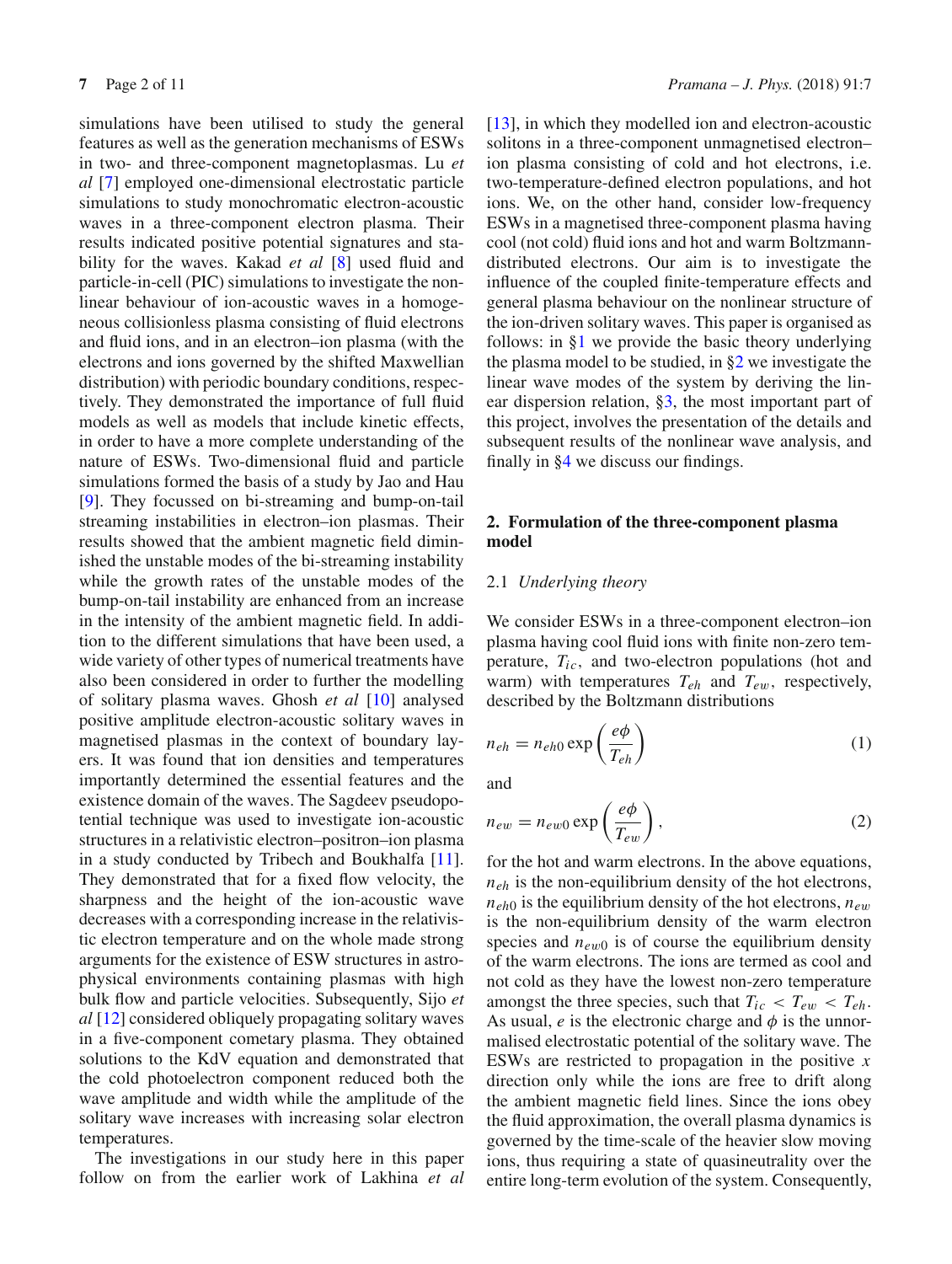the ESWs will be defined for low frequencies ( $\omega \ll \Omega_e$ ). This will later on be confirmed in the nonlinear wave analysis. As the ions are cool and  $T_{ic} \neq 0$ , the full set of ion fluid conservation equations with the inclusion of thermal pressure gradients take the form

$$
\frac{\partial n_i}{\partial t} + \frac{\partial (n_i v_{ix})}{\partial x} = 0,
$$
\n
$$
\frac{\partial v_{ix}}{\partial t} + v_{ix} \frac{\partial v_{ix}}{\partial x} + \frac{1}{n_i m_i} \frac{\partial p_i}{\partial x} = -\frac{e}{m_i} \frac{\partial \phi}{\partial x}
$$
\n
$$
+ \Omega_i v_{iy} \sin \theta,
$$
\n(3b)

$$
\frac{\partial v_{iy}}{\partial t} + v_{ix} \frac{\partial v_{iy}}{\partial x} = \Omega_i v_{iz} \cos \theta -\Omega_i v_{ix} \sin \theta,
$$
 (3c)

$$
\frac{\partial v_{iz}}{\partial t} + v_{ix} \frac{\partial v_{iz}}{\partial x} = -\Omega_i v_{iy} \cos \theta, \tag{3d}
$$

$$
\frac{\partial p_i}{\partial t} + v_{ix} \frac{\partial p_i}{\partial x} + 3 p_i \frac{\partial v_{ix}}{\partial x} = 0, \tag{3e}
$$

where  $n_i$  is the un-normalised ion number density,  $m_i$  is the ion mass and  $\Omega_i$  is the ion cyclotron frequency. The un-normalised ion velocities in the *x*, *y* and *z* directions are given respectively by  $v_{ix}$ ,  $v_{iy}$  and  $v_{iz}$ .

In order to successfully complete the nonlinear wave analysis, the fluid equations [\(3\)](#page-2-0) must be integrated subject to self-consistently determined initial conditions that prevail when the plasma system is in equilibrium. This is achieved by first making a transformation into a stationary frame of the ESW. The dimensionless variable

$$
s = \frac{(x - Vt)}{V/\Omega_i} \tag{4}
$$

for which *V* is the un-normalised wave speed and  $\Omega_i$  =  $e_{\theta_0}/m_i$ , characterises the stationary frame and makes possible the implementation of the RK4 algorithm in our fluid code. The velocities  $v$  and  $V$  are normalised with respect to the ion-acoustic speed  $C_s = \sqrt{T_{eh}/m_i}$ . The normalised electric potential  $\psi$  of the ESW, is coupled to the electric field *E* in the following way:

$$
\psi = \frac{e\phi}{T_{eh}}\tag{5}
$$

$$
E = \frac{\partial \psi}{\partial s}.\tag{6}
$$

The subscript *n* will be used to denote quantities that have been normalised. The three-component plasma configuration in our model is asymmetrical and consequently all particle number densities are normalised with respect to the equilibrium ion density  $n_{i0}$ . The thermal pressure of the warm fluid ions is normalised with respect to the ambient plasma pressure  $p_0$  that is coupled to the hot electron temperature *Teh* via the relation  $p_0 = n_{i0}T_{eh}.$ 

### 2.2 *Evolution equations for the plasma model*

The cool ion fluid equations represented in system [\(3\)](#page-2-0) are transformed into a stationary frame of the ESW with the aid of the change of variables

<span id="page-2-0"></span>
$$
\frac{\partial}{\partial t} \to -\Omega_e \frac{\partial}{\partial s}
$$
  
and

$$
\frac{\partial}{\partial x} \to \left(\frac{\Omega_e}{V}\right) \frac{\partial}{\partial s}.
$$

This process eventually leads to five coupled differential equations which collectively describe the overall behaviour of the three-component electron–ion plasma. These governing equations are written as

<span id="page-2-1"></span>
$$
\frac{\partial \psi}{\partial s} = \frac{n_{in}^3 v_{ijn} M \sin \theta}{n_{in}^3 - H \left[ \left( \frac{n_{eh0}}{n_{i0}} \right) e^{\psi} + \left( \frac{n_{ew0}}{n_{i0}} \right) \sigma e^{\sigma \psi} \right]},
$$
(7a)

$$
\frac{\partial n_{in}}{\partial s} = \frac{n_{in}^3 [E - v_{ijn} M \sin \theta]}{(M - \delta_i \cos \theta)^2 - 3p_{in} n_{in}},
$$
(7b)

$$
\frac{\partial p_{in}}{\partial s} = \frac{3 p_{in} n_{in}^2 [E - v_{ijn} M \sin \theta]}{(M - \delta_i \cos \theta)^2 - 3 p_{in} n_{in}},
$$
(7c)

$$
\frac{\partial v_{iyn}}{\partial s} = \frac{n_{in}M\sin\theta \left[M - \frac{(M - \delta_i\cos\theta)}{n_{in}}\right] - L}{(M - \delta_i\cos\theta)},\tag{7d}
$$

$$
\frac{\partial v_{izn}}{\partial s} = \frac{n_{in}v_{iyn}M\cos\theta}{(M-\delta_i\cos\theta)},
$$
(7e)

where  $H = (M - \delta_i \cos \theta)^2 - 3p_{in}n_{in}$  and the symbol *L* represents the term  $n_{in}v_{izn}M\cos\theta$ , for convenience. Note that all quantities appearing above have been written with appropriate normalisations as outlined in the earlier discussion. In the above  $M = V/C_s$  is the Mach number of the ESW,  $n_{eh0}/n_{i0}$  is the ratio of the equilibrium density of the hot electrons to the ion density and  $n_{ew0}/n_{i0}$  is the ratio of the warm electron density to the ion density. The quantity  $\delta_i = v_{i0}/C_s$  is the normalised drift velocity of the ion fluid and  $\sigma = T_{eh}/T_{ew} > 1$  is the hot to warm electron temperature ratio. In order to study the nonlinear features of the ESWs, one has to generate accurate numerical profiles for the ESW-plasma electric field *E*. This objective is achieved by numerically integrating the governing system of equations [\(7\)](#page-2-1) utilising a fourth-order Runge–Kutta (RK4) algorithm [\[14](#page-10-9)].

#### 2.3 *Determination of the initial conditions*

The three-component plasma is considered to be locally quasineutral and hence in equilibrium initially at  $s = 0$ . At this stage, the system is described by the relation  $n_{eh0} + n_{ew0} = n_{i0}$  (quasineutrality at  $s = 0$ ) along with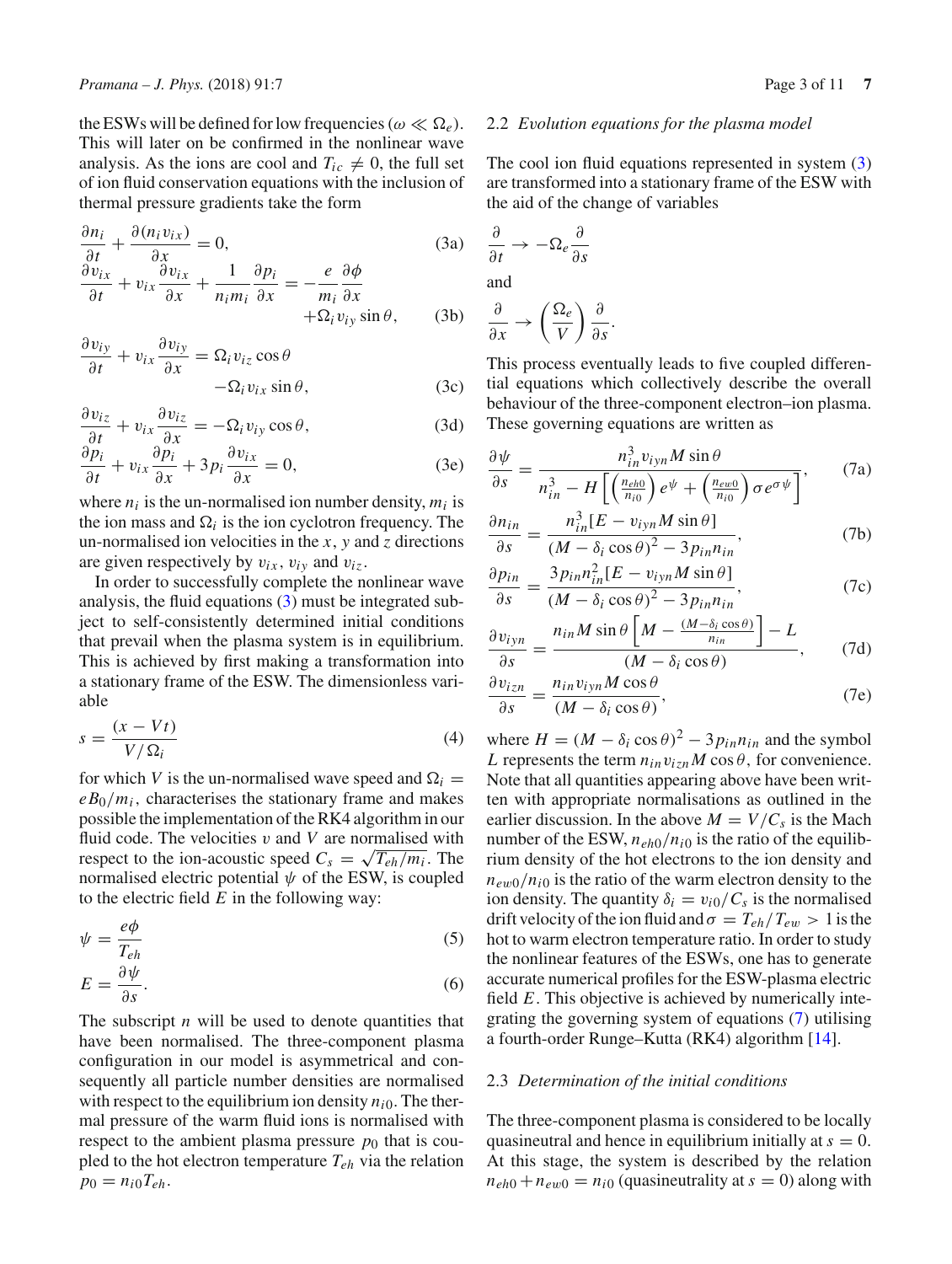the following additional conditions:

$$
\psi = 0, \quad \frac{\partial \psi}{\partial s} = E_0, \quad \frac{\partial^2 \psi}{\partial s^2} = 0, \quad n_i = n_{i0},
$$
  

$$
n_{eh} = n_{eh0}, \quad v_{x0} = v_0 \cos \theta, \quad n_{ew} = n_{ew0},
$$

for  $\psi$ ,  $n_i$ ,  $n_{eh}$ ,  $n_{ew}$  and  $v_x$ .  $E_0$  is the uniform driving electric field (at  $s = 0$ ). These crucial plasma parameters are initially assigned values that are within the range of measurements made along the auroral field lines, and for the purpose of our work we adopt in our fluid code the following set of parameter assignments:  $n_{ehn0} = 0.5$ ,  $n_{\text{ewn0}} = 1 - n_{\text{ehn0}} = 0.5$  (due to quasineutrality) and  $p_{in0} = T_i/T_{eh} = 0.3$ . The normalised ion pressure at  $s = 0$  is determined by the cool ion to hot electron temperature ratio,  $T_i/T_{eh}$ , and the initial value of 0.3 is in keeping with the fact that the fluid ions are considerably cooler than both the electron species when the system starts to evolve. Consequently, the ion velocities in the *y* and *z* directions,  $v_{iyn}$  and  $V_{izn}$ , respectively, are calculated self-consistently by incorporating the initial values of the preceding parameters mentioned above, in the following equations (valid at the initial point  $s = 0$ ):

<span id="page-3-1"></span>
$$
v_{ijn0} = \frac{E_0}{M \sin \theta} \left\{ 1 - \left[ \Lambda^2 - 3p_{in}n_{in} \right] \left( \frac{n_{eh0}}{n_{i0}} \right) - \left[ \Lambda^2 - 3p_{in}n_{in} \right] \left( \frac{n_{ew0}}{n_{i0}} \right) \frac{T_{eh}}{T_{ew}} \right\},\tag{8}
$$

$$
\Gamma = \frac{3E_0 \frac{\partial n_{in}}{\partial s}}{\Lambda^2 - 3p_{in}n_{in}} + \frac{3E_0 \left[ \frac{\partial p_{in}}{\partial s} + p_{in} \frac{\partial n_{in}}{\partial s} \right]}{[\Lambda^2 - 3p_{in}n_{in}]^2} - \frac{3v_{iyn}M \sin \theta \frac{\partial n_{in}}{\partial s}}{\Lambda^2 - 3p_{in}n_{in}} - \frac{3v_{iyn}M \sin \theta \left[ \frac{\partial p_{in}}{\partial s} + p_{in} \frac{\partial n_{in}}{\partial s} \right]}{[\Lambda^2 - 3p_{in}n_{in}]^2},
$$
\n(9)

$$
\frac{\partial v_{ijn0}}{\partial s} = \frac{1}{M \sin \theta} [\Lambda^2 - 3p_{in}n_{in}] [\Gamma - E_0^2
$$

$$
\times \left(\frac{n_{eh0}}{n_{i0}}\right) - E_0^2 \left(\frac{n_{ew0}}{n_{i0}}\right) \left(\frac{T_{eh}}{T_{ew}}\right)^2], \quad (10)
$$

<span id="page-3-2"></span>
$$
v_{izn0} = \frac{\sin \theta}{\cos \theta} (M - \Lambda) - \frac{\Lambda}{M \cos \theta} \frac{\partial v_{iyn0}}{\partial s},
$$
 (11)

where  $\Lambda = M - \delta_i \cos \theta$  and  $\Gamma$  have been defined for simplicity. These equations, together with the normalised ion fluid system [\(7\)](#page-2-1), completely describe the coupling between the ESW and the dynamics of the three-species plasma. They will be analysed later on with our fluid code, and their solutions will be valuable in our investigations of the electron and ion influence on the nonlinear wave structures.

# <span id="page-3-0"></span>**3. Derivation of the linearised dispersion relation**  $\omega(k)$

The linear wave modes of the system are now explored by generating the dispersion relation  $\omega(k)$ . We follow the method presented by Chen [\[15\]](#page-10-10). First, perturbations to first order in the density, velocity, pressure and wave potential, of the form  $n_i = n_{i0} + n_{i1}$ ,  $v_{ii} = v_{ii0} +$  $v_{ij1}(j = x, y, z), p_i = p_{i0} + p_{i1}, \phi = \phi_0 + \phi_1$  are introduced into the fluid equations. This process is closed by choosing the basic wave form  $\exp[i(kx - \omega t)]$  which generates the derivatives  $(\partial/\partial t) = -i\omega$  and  $(\partial/\partial x) =$ *ik*. The linearisation is considered at the initial point  $s = 0$  where the bulk plasma configuration and the individual constituents are stationary so that the following restrictions,  $\nabla n_{i0} = 0$ ,  $\nabla p_{i0} = 0$ , and  $\left(\frac{\partial}{\partial t}\right) p_{i0} =$  $0 = (\partial/\partial t)n_{i0}$ , hold. These assumptions, together with the linearisation and the quasineutrality condition, lead to the intermediate result

$$
n_{eh0} \left(\frac{e\phi}{T_{eh}}\right) + n_{ew0} \left(\frac{e\phi}{T_{ew}}\right)
$$
  
= 
$$
\frac{k^2 n_{i0} e\phi}{\omega^2 m_i - 3k^2 T_i - \frac{\omega m_i \Omega_i^2 \sin^2 \theta}{\omega - (\Omega_i^2/\omega) \cos^2 \theta}},
$$

where the hot and warm Boltzmann-distributed electron densities [\(1\)](#page-1-1) and [\(2\)](#page-1-2), respectively, have been expanded to first order in  $e\phi/T_{eh}$  and  $e\phi/T_{ew}$ . After appropriate algebraic manipulations, the above equation finally yields the linear wave dispersion relation of the form

$$
\omega_{\pm}^{2}(k) = \frac{1}{2} [\Omega_{i}^{2} + 3k^{2} v_{ti}^{2} + \alpha] \n\pm \frac{1}{2} [(\Omega_{i}^{2} + 3k^{2} v_{ti}^{2} + \alpha)^{2} \n- 4(3k^{2} v_{ti}^{2} + \alpha) \Omega_{i}^{2} \cos^{2} \theta]^{1/2},
$$
\n(12)

where

$$
\alpha = \frac{k^2 C_s^2 (n_{i0}/T_{eh})}{(n_{eh0}/T_{eh}) + (n_{ew0}/T_{ew})}
$$

has been defined for convenience and  $v_{ti} = (T_i/m_i)^{1/2}$ is the ion thermal speed. The relatively higher ion cyclotron frequency is represented by  $\omega^2_+(k)$  while the lower ion-acoustic frequency is described by  $\omega_-^2(k)$ . Both these subfrequency scales are contained within the larger low-frequency scale that is defined by the more massive slow moving ions. It will be made very clear in the nonlinear wave analysis to follow, that the threecomponent electron–ion plasma we are studying admits ESWs lying only in the relatively lower frequency ionacoustic subscale.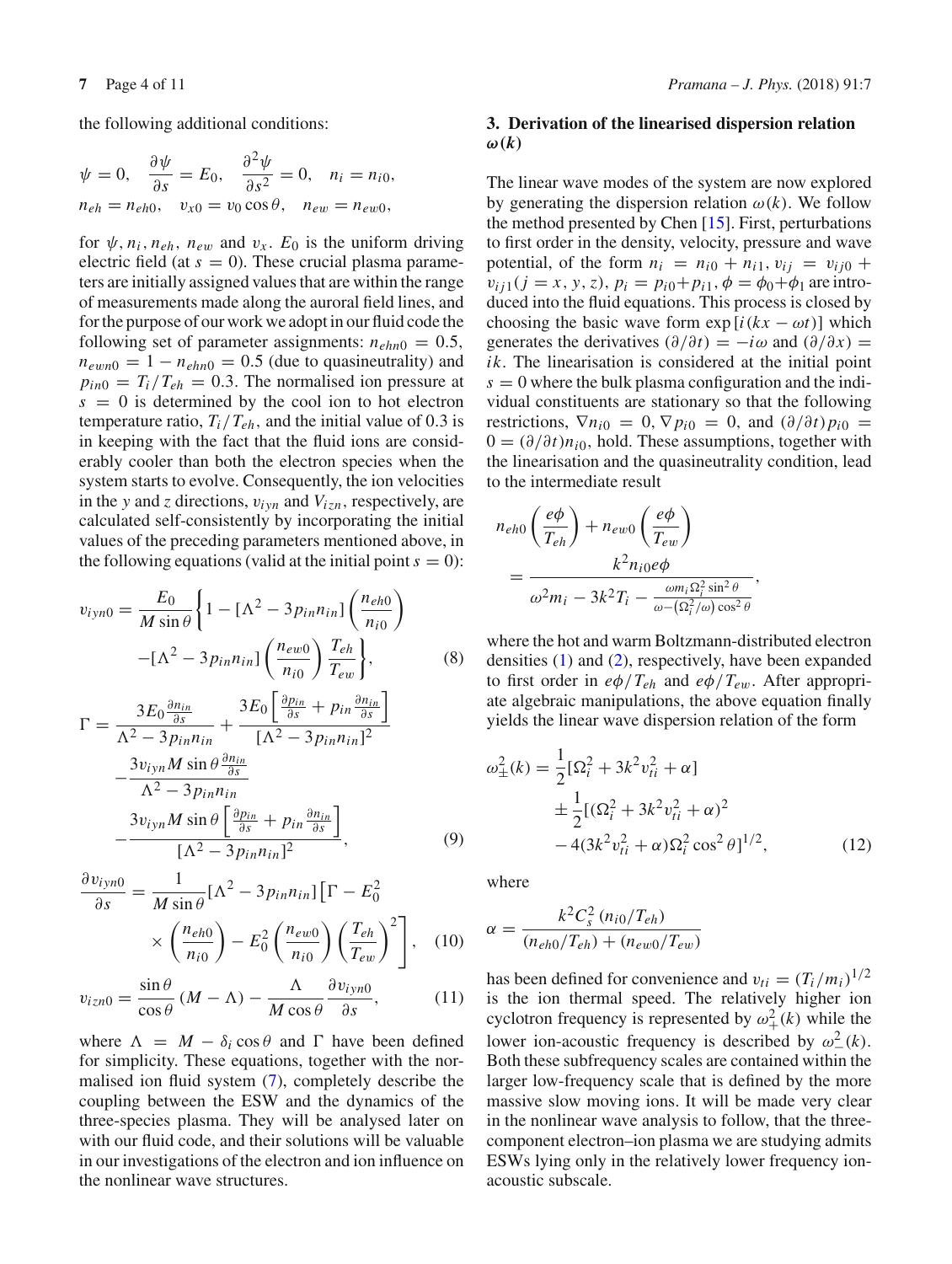## <span id="page-4-0"></span>**4. Nonlinear wave analysis**

# 4.1 *The linear, sawtooth and nonlinear 'spiky' wave structures*

At the beginning of the nonlinear wave analysis, it is important to identify the three basic wave forms that are typical in such a plasma system. In order to achieve this task, the driving electric field  $E_0$  is increased steadily while the remaining plasma parameters are kept fixed. This process should in principle identify three critical values at which the ESWs assume linear, bipolar or 'sawtooth' and 'highly nonlinear spiky' features. We are most interested in the influence of plasma dynamics on the nonlinear spikes because it is precisely these structures that appear quiet prominently in the data collected from various satellite missions. What is also noteworthy is that in many such variations of  $E_0$ , one or more transitions between the low- and high-frequency modes may be observed. However, this is not always the case. The numerical profiles displayed in figure [1](#page-4-1) shows the linear sine wave form at  $E_0 = 0.01$  (a), the 'sawtooth' structure occurring at  $E_0 = 0.5$  (b) and most importantly the very pronounced nonlinear spikes emerging at an amplitude of  $E_0 = 0.85$  (c). These wave profiles are generated for a fixed parameter background such that  $M = 2.25$ ,  $\theta = 2^\circ$ ,  $\delta_i = 0.0$  (no drifting motion of the ions),  $n_{eh0}/n_{i0} = 0.5$ ,  $n_{ew0}/n_{i0} = 0.5$ ,  $T_i/T_{eh}$  = 0.3 and  $T_{eh}/T_{ew}$  = 1.5. A driving electric field of  $E_0 = 0.01$  yields a linear ion-acoustic wave with period  $\tau_{ESW} \approx 1.02 \tau_{ci}$ , while  $E_0 = 0.5$ and  $E_0 = 0.85$  produce 'sawtooth' and 'spiky nonlinear' ion-acoustic waves having periods 2.109τ*ci* and 3.805 $\tau_{ci}$ , respectively, where  $\tau_{ci} = 2\pi/\Omega_i$  is the ion cyclotron frequency. In the transition for the linear sine wave to the nonlinear spiky form, the change in wave period is  $\Delta \tau_{ESW} \approx 2.065 \tau_{ci}$  which is too large to allow for the waves for transition into the ion cyclotron subscale. In fact, as we shall soon see, the waves in this particular model will have periods in excess of the ion cyclotron period τ*ci* and thus will always be defined in the lower ion-acoustic subfrequency scale.

# 4.2 *The influence of the wave speed M on the nonlinear structures*

Next in our nonlinear analysis, we explore any effect the Mach number *M* may have on the nonlinearity of the solitary wave structures. By keeping the driving electric field  $E_0$  fixed at 0.85 for well-defined nonlinear waveforms, we vary the wave speed over the intervals [2.25,15] for supersonic ESWs and [2.25,1.75] for subsonic waves. We find from the numerical outputs generated in figure [2](#page-5-0) that when *M* is increased from 5



<span id="page-4-1"></span>**Figure 1.** The variation of the electric field amplitude, when  $M = 2.25, \theta = 2^\circ, \delta_i = 0.0, n_{eh0}/n_{i0} = 0.5,$  $n_{ew0}/n_{i0} = 0.5$ ,  $T_i/T_{eh} = 0.3$ ,  $T_{eh}/T_{ew} = 1.5$ . (**a**)  $E_0 = 0.01$  linear, (**b**)  $E_0 = 0.5$  'sawtooth', (**c**)  $E_0 = 0.85$ 'spiky nonlinear'.

to 15, the ion-acoustic waves have a resulting change in period of the order of  $\Delta \tau_{\rm ESW} \approx 0.08 \tau_{ci}$ . This substantial increase in the Mach number has only a small effect on the wave periods and results in a very slight compression of the ESWs. On the other hand, reducing the wave speed from  $M = 2$  to  $M = 1.75$  has a more dramatic influence on the nonlinear structures as seen in figures [3a](#page-5-1) and [3b](#page-5-1). In this regard, the period increases from  $3.923\tau_{ci}$  to  $4.15\tau_{ci}$  inducing a significant broadening of the profiles. It is interesting to note that for this particular model, any further decrease in *M* causes the solitary waveforms to depart from their nonlinear shapes.

# 4.3 *The influence of the hot electrons at equilibrium, on the nonlinear solitary structures*

To investigate the effects of hot and warm electrons at  $s = 0$  on the ion-acoustic waves, one has to consider the parametric variation of the hot electron density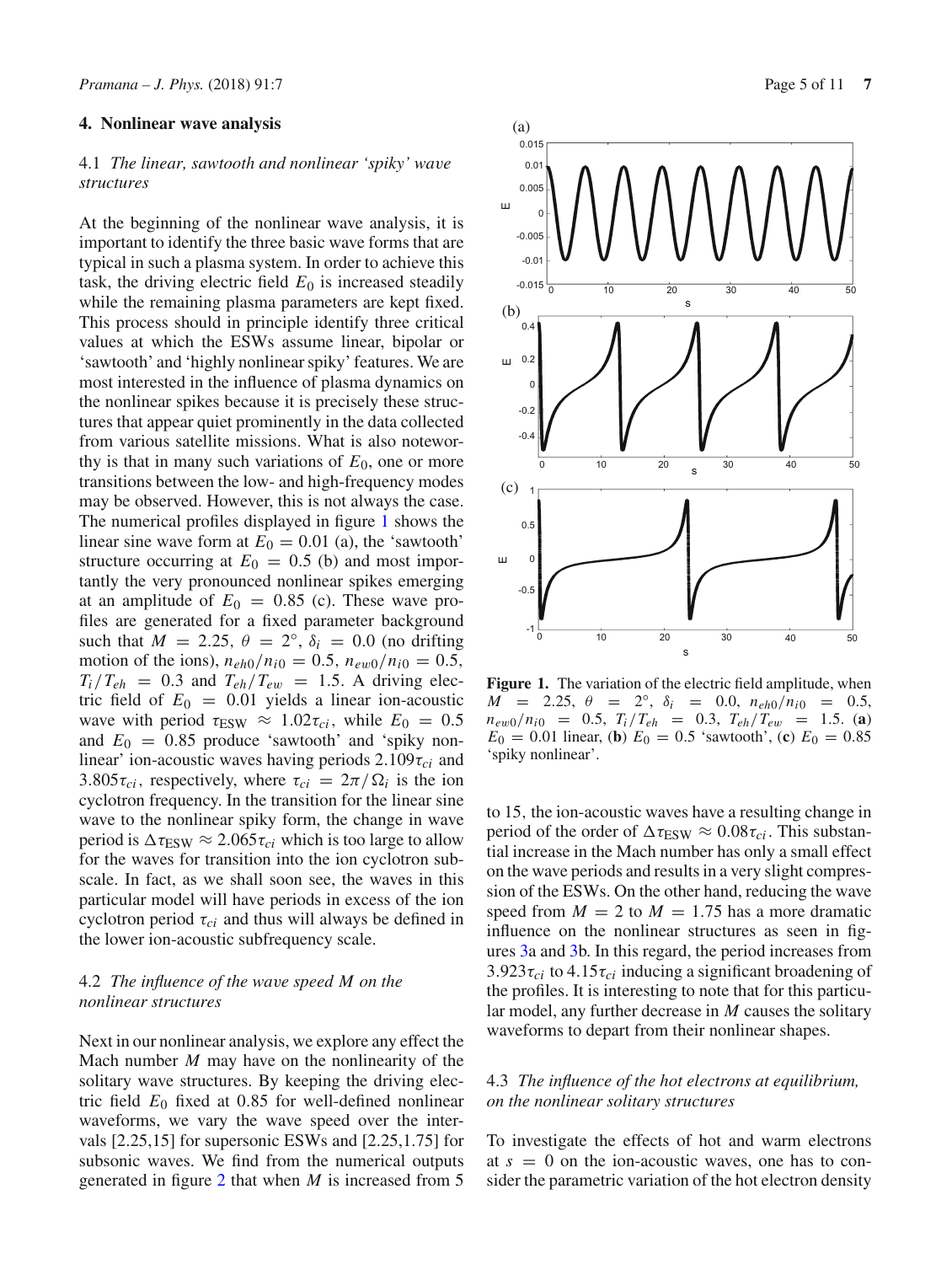

<span id="page-5-0"></span>**Figure 2.** Fluctuations in the nonlinear wave structures for increasing wave speeds when  $E_0 = 0.85$ ,  $\delta_i = 0.0$ ,  $n_{eh0}/n_{i0} = 0.5$ ,  $n_{ew0}/n_{i0} = 0.5$ ,  $T_i/T_{eh} = 0.3$ ,  $T_{eh}/T_{ew} = 1.5$  and  $\theta = 2^{\circ}$ . (**a**)  $M = 5$ , (**b**)  $M = 10$ , (**c**)  $M = 15$ .

 $n_{ehn0}$  =  $n_{eh0}/n_{i0}$  and the warm electron density  $n_{\text{ewn0}} = n_{\text{ew0}}/n_{i0}$ . However, as these are coupled to each other via equation  $n_{ehn0} + n_{ewn0} = 1$ , arising, again, from quasineutrality at  $s = 0$ , it is sufficient only to consider fluctuations in just one of these. We investigate the nature of nonlinearity of the waves by focussing on the steady decrease in the hot electron species due to the fact that they will lose energy over time. Figure [4](#page-6-0) displays the wave structures generated by decreasing *nehn*<sup>0</sup> over the interval [0.5, 0.1]. The structure in figure [4a](#page-6-0) corresponds to the ion-acoustic wave when  $n_{ehn0} = n_{evn0} = 0.5$ , due to quasineutrality. The wave period here is measured to be  $3.805\tau_{ci}$ , while from figure [4b](#page-6-0) it is found that  $n_{ehn0} = 0.3$  produces a wave having a larger period of  $\tau_{ESW} \approx 4.20 \tau_{ci}$ . The period measured from the profile in figure [4c](#page-6-0) is of the order of



<span id="page-5-1"></span>**Figure 3.** Fluctuations in the nonlinear wave structures for decreasing wave speeds when  $E_0 = 0.85$ ,  $\delta_i = 0.0$ ,  $n_{eh0}/n_{i0} = 0.5$ ,  $n_{ew0}/n_{i0} = 0.5$ ,  $T_i/T_{eh} = 0.3$ ,  $T_{eh}/T_{ew} = 1.5$  and  $\theta = 2^{\circ}$ . (**a**)  $M = 2$  and (**b**)  $M = 1.75$ .

 $4.70\tau_{ci}$  which arises from a markedly lower hot electron density given by  $n_{ehn0} = 0.1$ . It can be seen clearly from these measurements that as the density of initially hot electrons reduce due to cooling, the wave periods become increasingly larger and give rise to the scaling law  $\tau_{\text{ESW}} \propto 1/n_{ehn0}$ .

## 4.4 *The impact of increasing propagation angle*

The three-component electron–ion plasma model in this study has been defined for almost parallel propagating  $\theta = 2^{\circ}$  monochromatic ion-acoustic solitary waves. However, as the plasma starts to evolve and departs from its equilibrium state at  $s = 0$  the angle  $\theta$  may change. Hence, it is worthwhile exploring any influence the angle of propagation may have on the nonlinearity of the ESW structures. The wave profiles illustrated in figures [5a–5d](#page-6-1) are due to  $\theta = 2^{\circ}$ ,  $\theta = 20^{\circ}$ ,  $\theta = 40^{\circ}$ and  $\theta = 60^{\circ}$ , respectively. Over the interval [2, 60] degrees, the period changes only by a small amount  $\Delta \tau_{ESW} \approx 0.08 \tau_{ci}$  which results in a very slight compression of the wave. For the particular plasma set-up in our investigations, we observe, in general, that while variations in the propagation angle do not have a substantial influence on the nonlinear characteristics of the ESWs, the model itself still allows for larger angles and thus non-parallel motion of the waves.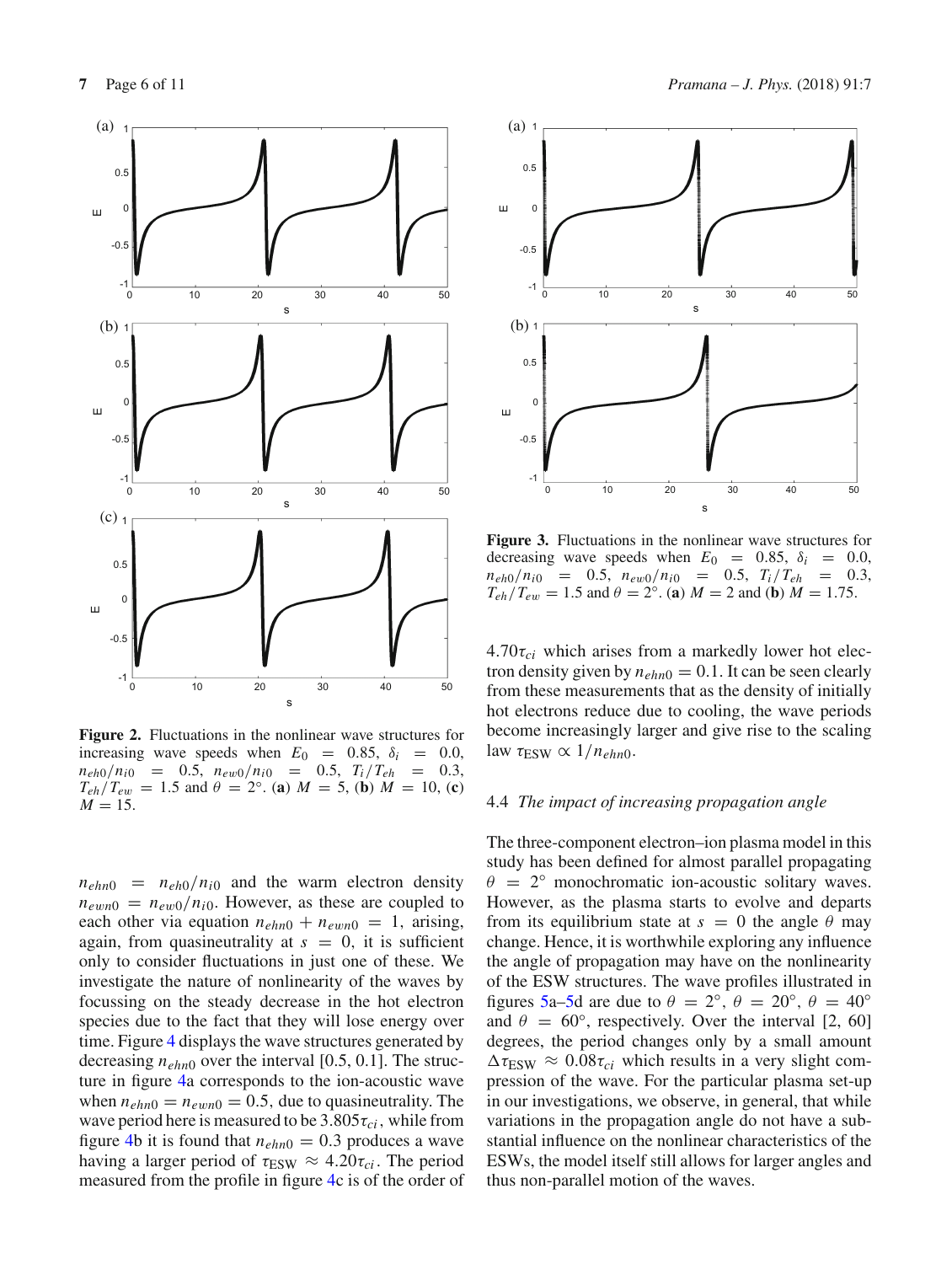

<span id="page-6-0"></span>**Figure 4.** Fluctuations in the nonlinear wave structures for decreasing hot electron density when  $E_0 = 0.85$ ,  $\delta_i = 0.0$ ,  $T_i/T_{eh} = 0.3$ ,  $T_{eh}/T_{ew} = 1.5$ ,  $M = 2.25$  and  $\theta = 2^\circ$ . (**a**)  $n_{eh0}/n_{i0} = 0.5$ , **(b)**  $n_{eh0}/n_{i0} = 0.3$ , **(c)**  $n_{eh0}/n_{i0} = 0.1$ .

## 4.5 *Analysing the drifting motion of the cool fluid ions*

It has been previously shown that the drifting motion of fluid particles along the ambient magnetic field lines can often play a huge role in contributing towards wave dispersion and variations in the nonlinearity of electrostatic plasma waves. To study the full impact of drifting, one has to consider both parallel drift velocities ( $\delta > 0$ ) which correspond to fluid flow in the wave direction, and antiparallel drift velocities ( $\delta$  < 0) which describe fluid flow against the direction of wave motion. In a model by Reddy *et al* [\[16](#page-10-11)] where they considered coupled nonlinear ion cyclotron and ionacoustic waves in a two-component electron ion plasma, it was demonstrated that antiparallel ion drifts resulted in significant broadening of the waves while parallel ion drifts produced appreciable wave compression. Similar trends were reported by Moolla *et al* [\[17](#page-10-12)] in a



<span id="page-6-1"></span>**Figure 5.** Fluctuations in the nonlinear wave structures for increasing propagation angle when  $E_0 = 0.85$ ,  $\delta_i = 0.0$ ,  $n_{eh0}/n_{i0} = 0.5$ ,  $n_{ew0}/n_{i0} = 0.5$ ,  $T_i/T_{eh} = 0.3$ ,  $T_{eh}/T_{ew} = 1.5$  and  $M = 2.25$ . (**a**)  $\theta = 2^\circ$ , (**b**)  $\theta = 20^\circ$ ,  $(c) \theta = 40^\circ$ ,  $(d) \theta = 60^\circ$ .

study of high-frequency waves in a three-component magnetoplasma consisting of hot electrons, cold electrons and cold ions modelled in the fluid approximation with the inclusion of charge separation effects. Figure [6](#page-7-0) depicts the wave profiles associated with parallel ion drifts such that  $\delta_i = 0.4$  (a) and  $\delta_i = 0.8$  (b). It can be clearly observed that an increase in the ion drift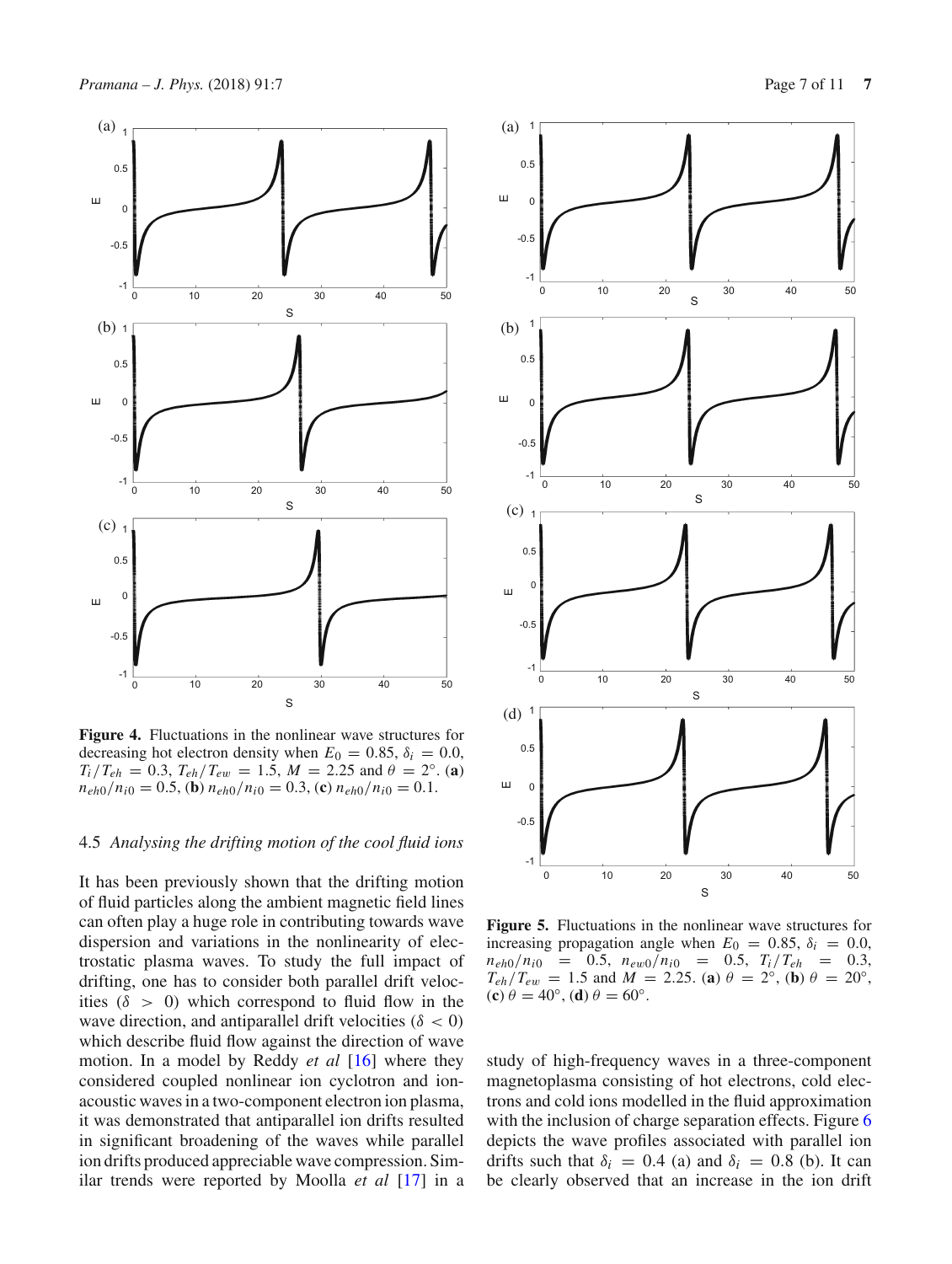

<span id="page-7-0"></span>**Figure 6.** Fluctuations in the nonlinear wave structures corresponding to the parallel drifting motion of the fluid ions when  $E_0 = 0.85$ ,  $n_{eh0}/n_{i0} = 0.5$ ,  $n_{ew0}/n_{i0} = 0.5$ ,  $T_i/T_{eh} = 0.3$ ,  $T_{eh}/T_{ew} = 1.5$ ,  $M = 2.25$  and  $\theta = 2°$ . (**a**)  $\delta_i = 0.4$  and (**b**)  $\delta_i = 0.8$ .

velocity  $\delta_i$  leads to a generous increase in the wave frequency  $\omega$ , with a change in period of  $\Delta \tau_{\rm ESW} \approx$  $0.86\tau_{ci}$ . The waveforms in figure [7,](#page-7-1) on the other hand, correspond to antiparallel ion drifts with  $\delta_i = -0.4$  and  $\delta_i = -0.8$  represented in (a) and (b), respectively. It is very clear that the antiparallel fluid ion flow in our model generates ESWs that exhibit the very same dispersive features that are consistent with those found in the models investigated by Reddy *et al* [\[16\]](#page-10-11) and Moolla *et al* [\[17](#page-10-12)]. Moreover, it is remarkable from the electric field structures in figure [7,](#page-7-1) that for  $\delta_i < 0$  the wave periods fluctuate dramatically with the change in period given by  $\Delta \tau_{ESW} \approx 2.14 \tau_{ci}$ . It appears that for our model, antiparallel ion drifts lead to very pronounced dispersive effects.

### 4.6 *Finite non-zero temperature effects of the ion fluid*

As the cool fluid ions are at the lowest temperature in the three-component configuration ( $T_{eh} > T_{ew} > T_{ic}$ ), the ions, over a period of time, should experience an increase in temperature and eventually reach a state of thermal equilibrium with the remaining two particle components. Thus, it is worthwhile to actually investigate any effect that the increasing ion temperature may have on the form of the nonlinear ESW structures. Finite





<span id="page-7-1"></span>**Figure 7.** Fluctuations in the nonlinear wave structures corresponding to the antiparallel drifting motion of the fluid ions when  $E_0 = 0.85$ ,  $n_{eh0}/n_{i0} = 0.5$ ,  $n_{ew0}/n_{i0} = 0.5$ ,  $T_i/T_{eh} = 0.3$ ,  $T_{eh}/T_{ew} = 1.5$ ,  $M = 2.25$  and  $\theta = 2°$ . (**a**)  $\delta_i = -0.4$  and (**b**)  $\delta_i = -0.8$ .

non-zero temperatures are known to be responsible for inducing dispersion in plasma waves. We follow the growth of the ion temperature by tracking the fluctuations in the ion temperature to hot electron temperature ratio  $T_i/T_{eh}$  from its equilibrium value 0.3 at  $s = 0$ up to the value of  $T_i/T_{eh} = 0.6$  at which point the ions have gained sufficient energy from the electrons. Figure [8](#page-8-0) shows the numerical waveforms depicting variations in the nonlinearity of the ion-acoustic structures as  $T_i$  increases steadily. The graphic in figure  $8a$  displays the 'spiky' nonlinear structure generated when  $E_0 = 0.85$  and  $T_i/T_{eh} = 0.3$ . This wave has a period of 3.805 $\tau_{ci}$ . The graphic in figure [8b](#page-8-0) depicts the nonlinear wave when  $T_i/T_{eh} = 0.6$ . As the ratio of the ion temperature to the temperature of the hot electrons increases from 0.3 to 0.6, the ESW has a change in period of the order of  $0.87\tau_{ci}$ . This is sufficient to bring about the onset of the dispersive features observed in figure [8b](#page-8-0). It can be deduced easily that the coupling between the ion temperature and the wave period can be described by the relation  $\tau_{ESW} \propto T_i$ .

## 4.7 *The impact of hot electrons on the nonlinearity of the ion-acoustic ESWs*

At  $s = 0$ , when the plasma is in equilibrium, the hot electron species with temperature *Teh* is coupled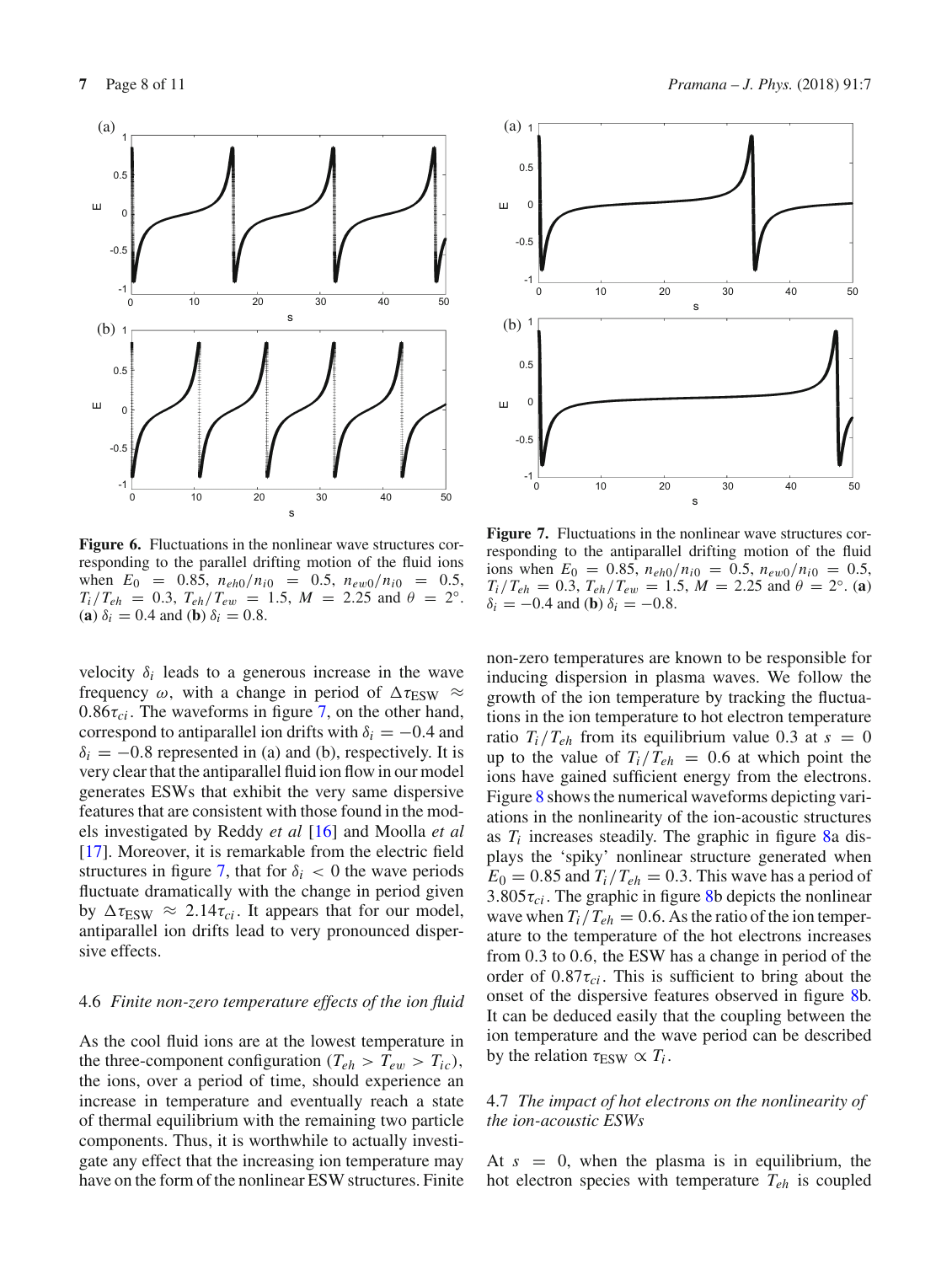

<span id="page-8-0"></span>**Figure 8.** Fluctuations in the nonlinear wave structures corresponding to increasing ion fluid temperature when  $E_0 = 0.85$ ,  $\delta_i = 0.0$ ,  $n_{eh0}/n_{i0} = 0.5$ ,  $n_{ew0}/n_{i0} = 0.5$ ,  $T_{eh}/T_{ew} = 1.5$ ,  $M = 2.25$  and  $\theta = 2°$ . (**a**)  $T_i/T_{eh} = 0.3$  and (**b**)  $T_i/T_{eh} = 0.6$ .

to the warm electrons with temperature  $T_{ew}$  as defined in the ratio  $T_{eh}/T_{ew} = \sigma > 1$ . This factor appears in the conservation equations for the ion fluid  $(7)$  and eqs [\(8\)](#page-3-1) through [\(11\)](#page-3-2) which are used to determine selfconsistently, the initial conditions of the system. It is however possible that as the plasma starts to evolve and departs from its initial state at  $s = 0$ , the hotter electrons may cool down until such time that they are in thermal equilibrium with the original distribution of warm electrons ( $T_{eh} \rightarrow T_{ew}$ ) and this process may in turn give rise to notable fluctuations in the degree of nonlinearity of the ion-acoustic wave structures. This can be better understood by analysing the decrease in the ratio *Teh*/*Te*w. The numerical solutions presented in figure [9](#page-8-1) give variations in the normalised electric field of the ion-acoustic waves when the hot to warm electron temperature ratio is reduced from its initial value of 1.5 to 1.0 when the two-electron components are at the same temperature. Correspondingly, the periods of the waves decrease from  $3.805\tau_{ci}$  to  $2.86\tau_{ci}$ . The results in figure [9](#page-8-1) clearly indicate the resulting compression and increase in frequency  $\omega$  of the waves as the hot electrons cool down and the wave period  $\tau_{ESW}$  decreases proportionally. This behaviour can be described using the relation  $\tau_{ESW} \propto T_{eh}.$ 



<span id="page-8-1"></span>**Figure 9.** Fluctuations in the nonlinear wave structures for a decrease in the hot electron temperature when  $E_0 = 0.85$ ,  $\delta_i = 0.0, n_{eh0}/n_{i0} = 0.5, n_{ew0}/n_{i0} = 0.5, T_i/T_{eh} = 0.3,$  $M = 2.25$  and  $\theta = 2°$ . (**a**)  $T_{eh}/T_{ew} = 1.5$ , (**b**)  $T_{eh}/T_{ew}$  = 1.3, (**c**)  $T_{eh}/T_{ew}$  = 1.1, (**d**)  $T_{eh}/T_{ew}$  = 1.0.

## **5. Conclusion**

This research article has been largely concerned with the nonlinear fluctuations of ESWs in a three-component plasma. We have considered a configuration consisting of two-temperature defined electron populations (hot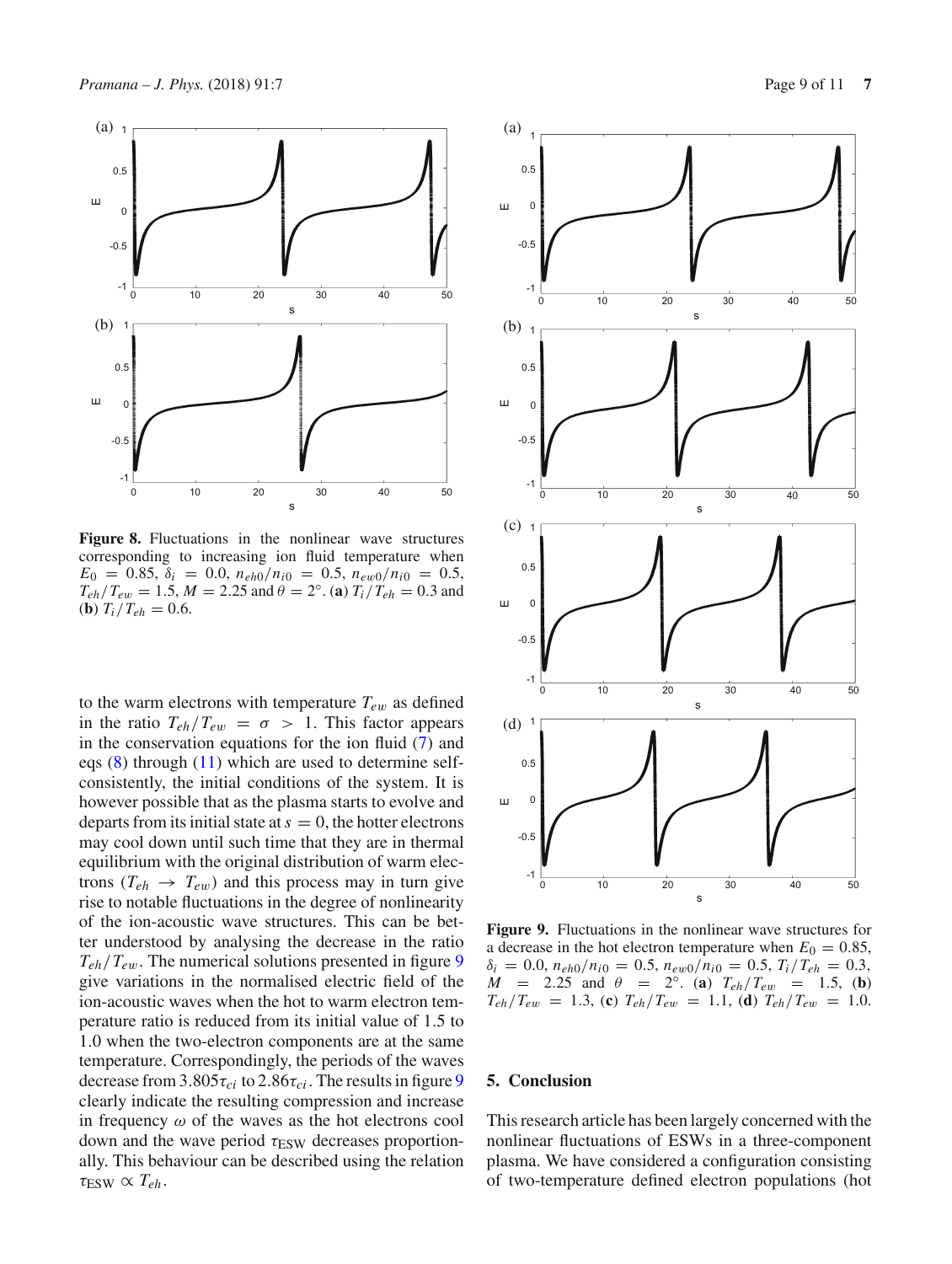and warm Boltzmann-distributed electrons) and a cool ion fluid component. In our model, the ion thermal pressure has been taken into account and the condition of quasineutrality has been imposed throughout the evolution of the ESW-plasma system as we are working on the low-frequency time-scale defined by the slow moving ions such that the solitary wave frequency  $\omega$  is not comparable to the electron cyclotron frequency ( $\omega \ll \Omega_e$ ). In order to investigate the influence of plasma dynamics on the nonlinearity of the waves, we have transformed the ion fluid conservation equations to a stationary frame of the ESW, normalised all densities, velocities and pressures appropriately and finally utilised a fourth-order Runge–Kutta algorithm, subject to self-consistent initial conditions at equilibrium  $(s = 0)$  to find solutions to the fluid equations.

The numerical solutions admit three critical values for the driving electric field  $E_0$ , at which the normalised parallel component of the ESW electric field *E* exhibits linear sine, 'sawtooth' and 'spiky' nonlinear structures. As the waves are driven from the initial plasma state, an increase in  $E_0$  reveals that linear waveforms occur at  $E_0 = 0.01$ , 'sawtooth' features appear at  $E_0 = 0.5$ and well-defined nonlinear 'spiky' structures dominate at  $E_0 = 0.85$ . These basic waveforms turn out to have frequencies in the ion-acoustic subscale. Furthermore, we have found from our subsequent parametric analysis, that transitions between the relatively higher frequency ion cyclotron mode and relatively lower frequency ion acoustic mode are not possible for our model and consequently, all nonlinear structures considered have been in the form of ion-acoustic ESWs. We have carried out a detailed nonlinear analysis which has revealed interesting and useful information concerning ion-acoustic solitary waves in a three-component electron–ion plasma. It has been observed that the model allows for both subsonic and supersonic ion-acoustic waves. Higher wave speeds  $M \geq 5$  result in slowly decreasing wave periods while low speeds  $M \leq 2.25$ yield structures with dramatically increasing periods and thus more enhanced broadening of the profiles. The hot electron population has also been found to have a notable influence on the degree of nonlinearity. A steady reduction in the normalised equilibrium density of the hot electrons contributes significantly to larger periods and thus allows for the ion-acoustic mode to be more pronounced. On the other hand, as the initially hotter electron distribution cools down, the waves become increasingly more compressed and a gradual transition from the very sharp nonlinear 'spikes' to the more intermediate bipolar waveform occurs. We have also found that larger wave propagation angles are possible in the configuration and that for non-parallel wave motion (2  $\ll \theta$  < 90) degrees the ion-acoustic waves experience only small decreases in period. The cool ion fluid has also shown to have significant impact on the overall form of the ESWs. First, the parallel and antiparallel drifting motion of the ions have produced similar trends that have been observed previously in the low-frequency results of Reddy *et al* [\[16](#page-10-11)] for a twocomponent electron–ion plasma, and Moolla *et al* [\[17\]](#page-10-12) who explored high-frequency fluctuations on the electron time-scale, in a three-species electron–ion fluid model. We have demonstrated that for  $\delta_i > 0$ , the wave profiles are increasingly compressed and hence have sharper increase in frequency, while  $\delta_i$  < 0 leads to very enhanced broadening such that  $\omega \ll \Omega_i$ . The effects of an increasing ion temperature were also considered, and our analysis has clearly indicated that as the ions become warmer (due to the presence of two hotter electron components), the ion-acoustic structures have substantial increases in period thus enabling them to exhibit well-defined dispersive features. It is noteworthy that a decreasing hot electron population, the antiparallel ion drifting, and increasing ion temperatures all collectively contribute towards dispersion of the ion-acoustic waves.

Our findings, on the low-frequency ion time-scale, bear resemblance to some features for high-frequency ESWs that characterise the type-A, type-B and type-C BEN that has been well-detected in the satellite data obtained from the VIKING [\[18](#page-10-13)], GEOTAIL [\[19](#page-10-14)[,20](#page-10-15)], POLAR [\[21\]](#page-10-16), FAST [\[22](#page-10-17)] and CLUSTER [\[23\]](#page-10-18) space missions. Consequently, the model we have explored would be relevant for possible plasma configurations and their associated nonlinear wave phenomena, that arise naturally in various regions of the Earth's magnetosphere. In conclusion, we point out that most recently, Mugemana *et al* [\[24](#page-10-19)] studied low-frequency waves in a threecomponent electron–ion–positron plasma including the effects of charge separation. Their results also showed a transition from linear to sawtooth to spiky waveforms as the driving electric field increased. They demonstrated that the onset of spiky waveforms occurred at a driving electric field value of  $E_0 = 0.3$  whereas in our case nonlinear structures were obtained at a much higher value of  $E_0 = 0.85$ . This could be due to the coupled effects of charge separation as well as the significant difference in positron and ion masses. On the other hand, in the findings of Reddy *et al* [\[16\]](#page-10-11) the onset of spiky forms occurred at  $E_0 = 1.1$  which is higher than what we have obtained. Additionally, in the investigations of Reddy *et al* [\[25\]](#page-10-20) which involved electrons, protons and oxygen ion beams, ion-acoustic waves were formed at amplitudes of  $E_0 = 0.8$  which is in good agreement with the values in our studies. This also again implies that quasineutrality may possibly allow solitary structures to be driven from much higher initial values.